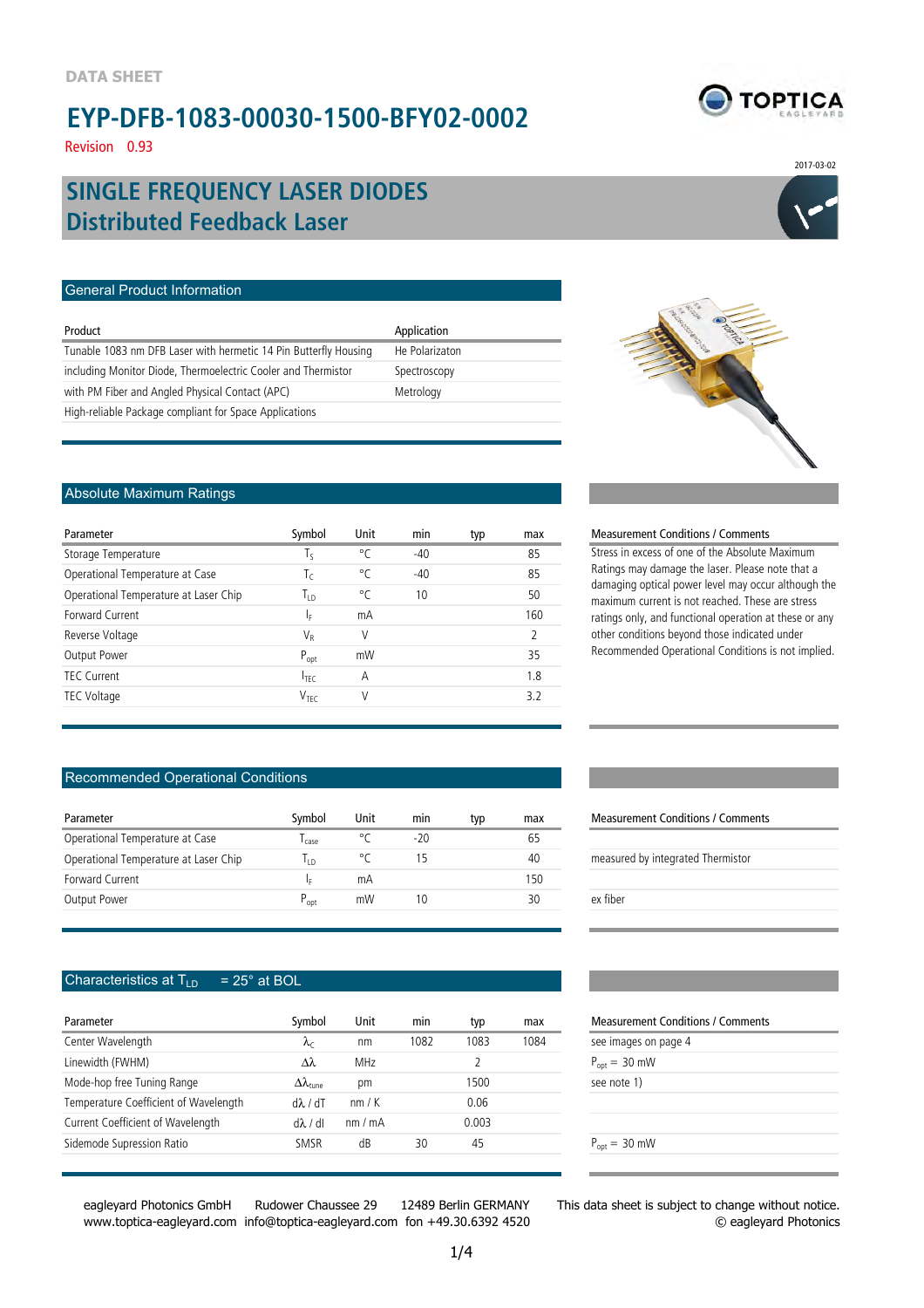Revision 0.93

### **Distributed Feedback Laser SINGLE FREQUENCY LASER DIODES**

| Characteristics at $T_{\text{LD}}$<br>$= 25^\circ$ at BOL |                  | cont'd       |     |     |     |                          |
|-----------------------------------------------------------|------------------|--------------|-----|-----|-----|--------------------------|
| Parameter                                                 | Symbol           | Unit         | min | typ | max | Measurement              |
| Mode-hop free Temperature Range                           | Т <sub>і р</sub> | $^{\circ}$ C | 15  |     | 40  | temperature n            |
| Mode-hop free Power Range                                 | $P_{opt}$        | mW           | 10  |     | 30  |                          |
| Laser Current $\circledR$ P <sub>opt</sub> =<br>30 mW     | Ιıη              | mΑ           |     |     | 150 |                          |
| Slope Efficiency                                          | η                | W/A          | 0.1 | 0.3 | 0.6 |                          |
| Threshold Current                                         | 1 <sub>th</sub>  | mA           |     |     | 70  |                          |
| Polarization Extinction Ratio                             | PER              | dB           |     | 20  |     | $P_{\text{ont}} = 30$ mW |



1) This variant allows wavelength tuning by temperature or current variation; in case of external backreflections small mode-hops of 100 MHz or less may appear. The use of a BFW01 or TOC03 package variants and effective optical isolation is recommended for spectroscopic application requiring absolutely mode-hop-free tuning. A butterfly package with integrated isolator (BFY1x or BFW1x) is also available for some lasers.

| <b>Monitor Diode</b>          |                                                |      |     |     |     |            |
|-------------------------------|------------------------------------------------|------|-----|-----|-----|------------|
| Parameter                     | Symbol                                         | Unit | min | typ | max | Measuren   |
| Monitor Detector Responsivity | $I_{\text{mon}}$ / $P_{\text{oot}}$ $\mu$ A/mW |      |     |     | 20  | $U_R = 5V$ |

Measurement Conditions / Comments

#### Thermoelectric Cooler

| Parameter                              | Symbol           | Unit | min | typ | max | <b>Measurement Conditions / Comments</b>                     |
|----------------------------------------|------------------|------|-----|-----|-----|--------------------------------------------------------------|
| Current                                | $I$ TFC          | А    |     | 0.4 |     | $P_{\text{opt}} = 30 \text{ mW}$ , $\Delta T = 20 \text{ K}$ |
| Voltage                                | $U_{\text{TFC}}$ |      |     | 0.8 |     | $P_{\text{opt}} = 30 \text{ mW}$ , $\Delta T = 20 \text{ K}$ |
| Power Dissipation (total loss at case) | $P_{loss}$       | W    |     | 0.5 |     | $P_{\text{opt}} = 30 \text{ mW}$ , $\Delta T = 20 \text{ K}$ |
| Temperature Difference                 | $\Lambda$ T      |      |     |     | 50  | $P_{\text{opt}} = 30$ mW, $\Delta T =  T \text{case} - TLD $ |
|                                        |                  |      |     |     |     |                                                              |

| <b>Measurement Conditions / Comments</b>                     |  |  |  |  |  |
|--------------------------------------------------------------|--|--|--|--|--|
| $P_{\text{opt}} = 30 \text{ mW}$ , $\Delta T = 20 \text{ K}$ |  |  |  |  |  |
| $P_{\text{opt}} = 30 \text{ mW}$ , $\Delta T = 20 \text{ K}$ |  |  |  |  |  |
| $P_{opt} = 30$ mW, $\Delta T = 20$ K                         |  |  |  |  |  |
| $P_{\text{opt}} = 30$ mW, $\Delta T =  T \text{case} - TLD $ |  |  |  |  |  |
|                                                              |  |  |  |  |  |

#### Thermistor (Standard NTC Type)

| Parameter                      | Symbol | Unit | min                     | typ                      | max | <b>Measurement Conditions / Comments</b>                      |  |
|--------------------------------|--------|------|-------------------------|--------------------------|-----|---------------------------------------------------------------|--|
| Resistance                     | R      | kΩ   |                         | 10                       |     | $T_{10} = 25^{\circ} C$                                       |  |
| Beta Coefficient               |        |      |                         | 3892                     |     | $R_1/R_2 = e^{\beta (1/T_1 - 1/T_2)}$ at $T_{1D} = 0^\circ$ . |  |
| Steinhart & Hart Coefficient A | А      |      |                         | $1.1293 \times 10^{-3}$  |     | $1/T = A + B(ln R) + C(ln R)3$                                |  |
| Steinhart & Hart Coefficient B | B      |      | $2.3410 \times 10^{-4}$ |                          |     | T: temperature in Kelvin                                      |  |
| Steinhart & Hart Coefficient C |        |      |                         | 87755 x 10 <sup>-8</sup> |     | R: resistance at T in Ohm                                     |  |
|                                |        |      |                         |                          |     |                                                               |  |

| Measurement Conditions / Comments                   |                         |  |  |  |  |  |
|-----------------------------------------------------|-------------------------|--|--|--|--|--|
| $T_{10} = 25^{\circ} C$                             |                         |  |  |  |  |  |
| $R_1/R_2 = e^{\beta (1/T_1 - 1/T_2)}$ at $T_{1D} =$ | $0^\circ$ 50 $^\circ$ C |  |  |  |  |  |
| $1/T = A + B(ln R) + C(ln R)^3$                     |                         |  |  |  |  |  |
| T: temperature in Kelvin                            |                         |  |  |  |  |  |
| R: resistance at T in Ohm                           |                         |  |  |  |  |  |
|                                                     |                         |  |  |  |  |  |

www.toptica-eagleyard.com info@toptica-eagleyard.com fon +49.30.6392 4520

eagleyard Photonics GmbH Rudower Chaussee 29 12489 Berlin GERMANY

This data sheet is subject to change without notice. © eagleyard Photonics



2017-03-02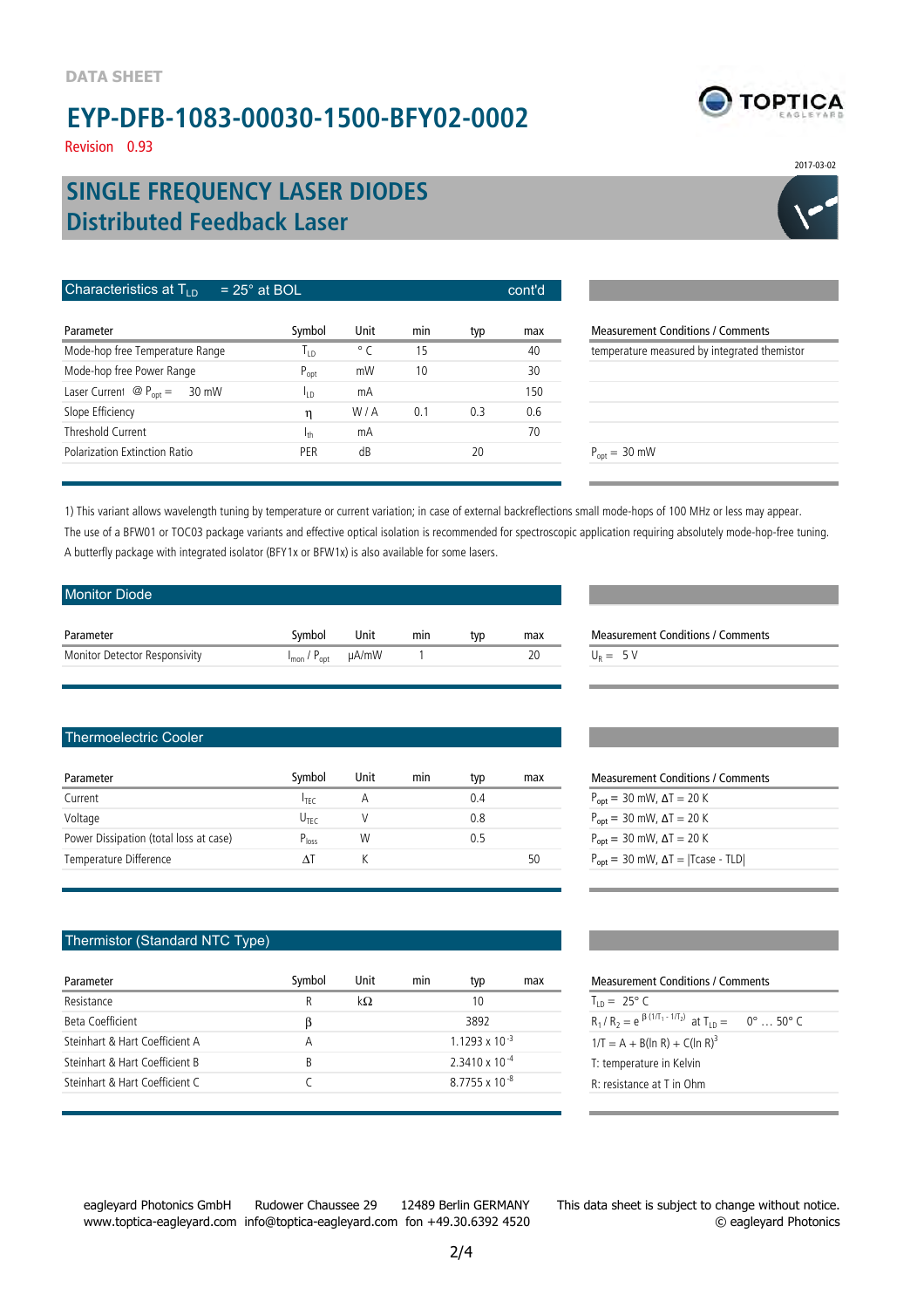Revision 0.93

2017-03-02

**TOPTICA** 

### **Distributed Feedback Laser SINGLE FREQUENCY LASER DIODES**

#### Pin Assignment

| $\mathbf{1}$  | Thermoelectric Cooler $(+)$ | 14 | Thermoelectric Cooler (-) |
|---------------|-----------------------------|----|---------------------------|
| $\mathcal{P}$ | Thermistor                  | 13 | Case                      |
| 3             | Photodiode (Anode)          | 17 | not connected             |
| 4             | Photodiode (Cathode)        |    | Laser Diode (Cathode)     |
| 5             | Thermistor                  | 10 | Laser Diode (Anode)       |
| 6             | not connected               | 9  | not connected             |
| 7             | not connected               | 8  | not connected             |
|               |                             |    |                           |



#### Package Drawings



#### Fiber and Connector Type

| PM Fiber  | 900 / 125 / 5.5 µm, UV/Polyester-elastomer Coating ( $l = 1 +1$ -0.1 m) |
|-----------|-------------------------------------------------------------------------|
|           |                                                                         |
| Connector | FC/APC (narrow key / 2mm)                                               |
|           |                                                                         |
|           |                                                                         |
|           |                                                                         |
|           |                                                                         |

eagleyard Photonics GmbH Rudower Chaussee 29 12489 Berlin GERMANY www.toptica-eagleyard.com info@toptica-eagleyard.com fon +49.30.6392 4520

AIZ-16-0222-1415

Caution. Excessive mechanical stress on the package can lead to a damage of the laser. See instruction manual on www.eagleyard.com

Measurement Conditions / Comments



This data sheet is subject to change without notice. © eagleyard Photonics